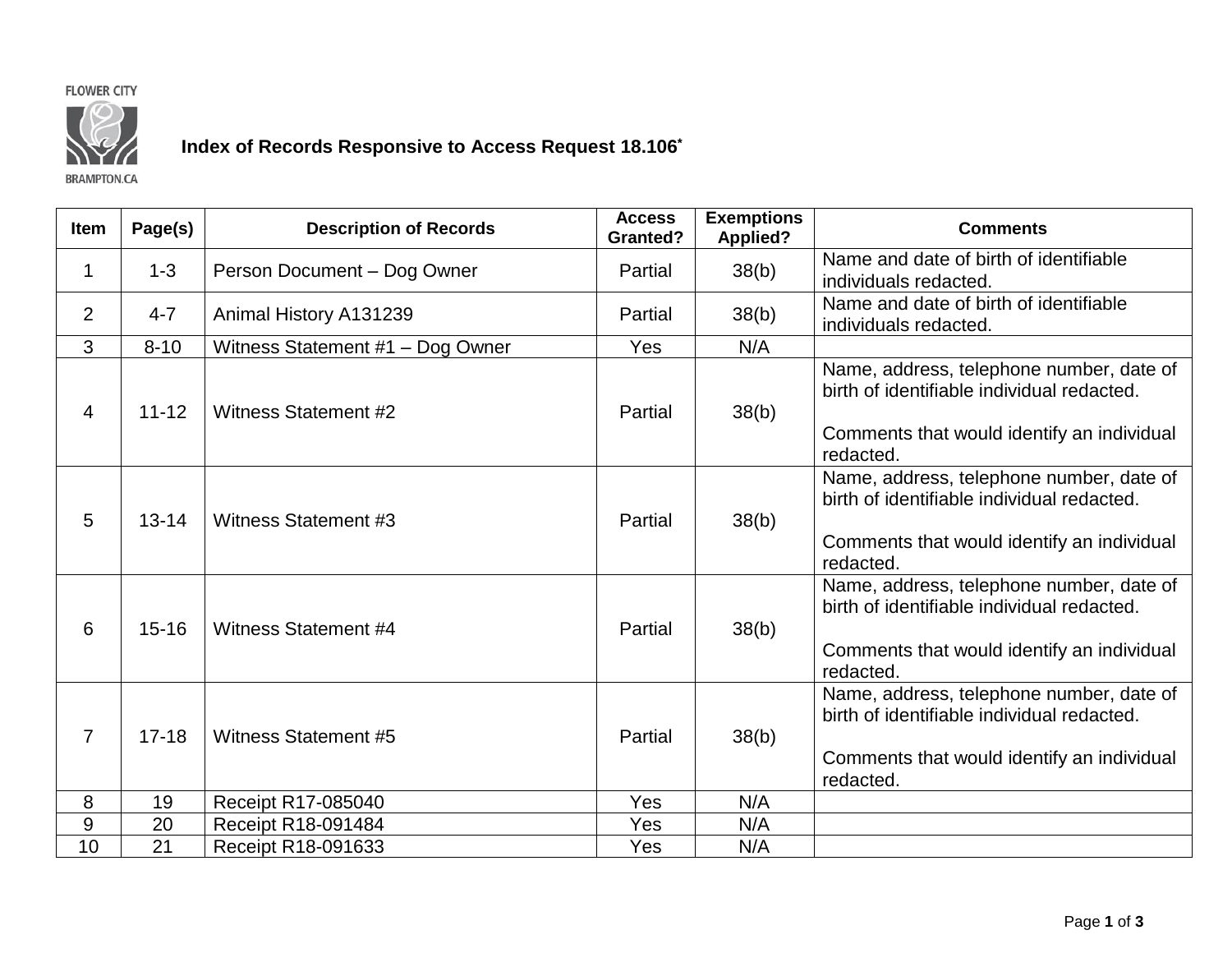**FLOWER CITY** 



## **Index of Records Responsive to Access Request 18.106\***

**BRAMPTON.CA** 

| <b>Item</b> | Page(s) | <b>Description of Records</b>                                     | <b>Access</b><br><b>Granted?</b> | <b>Exemptions</b><br><b>Applied?</b> | <b>Comments</b>                                                                                                                                                                                                                            |
|-------------|---------|-------------------------------------------------------------------|----------------------------------|--------------------------------------|--------------------------------------------------------------------------------------------------------------------------------------------------------------------------------------------------------------------------------------------|
| 11          | 22      | Email Re: "Fwd: Hello"<br>2018/07/19 - 7:46AM                     | Partial                          | 38(b)                                | Name, address and email address of<br>identifiable individual redacted.<br>Comments that would identify an individual<br>redacted.                                                                                                         |
| 12          | 23-25   | Email Thread Re: "A18-192768"<br>2018/07/18 - 12:30PM             | Yes                              | N/A                                  |                                                                                                                                                                                                                                            |
| 13          | 26-32   | Email Thread Re: "Tyson"<br>2018/07/24 - 5:14PM                   | Yes                              | N/A                                  |                                                                                                                                                                                                                                            |
| 14          | 33      | Email Re: "Muzzle Concerns"<br>2018/07/19 - 11:09AM               | <b>Yes</b>                       | N/A                                  |                                                                                                                                                                                                                                            |
| 15          | 34-36   | <b>Email Thread Re" "Muzzle Questions"</b><br>2018/07/18 - 4:07PM | Yes                              | N/A                                  |                                                                                                                                                                                                                                            |
| 16          | 37-38   | <b>Animal Control Officer Notes</b>                               | Partial                          | 38(b)                                | Name and email address of identifiable<br>individual redacted.<br>Animal Control Officer notes pertaining to<br>unrelated Animal Control matters redacted<br>as the information is not responsive to the<br>access to information request. |
| 17          | 39-43   | Designation Letter - Potentially Dangerous<br>Dog                 | Yes                              | N/A                                  |                                                                                                                                                                                                                                            |
| 18          | 44-45   | Animal Services Summary of Investigation                          | Partial                          | 38(b)                                | Name, address and age of identifiable<br>individuals redacted.                                                                                                                                                                             |
| 19          | 46      | Order to Comply 002512                                            | Yes                              | N/A                                  |                                                                                                                                                                                                                                            |
| 20          | 47      | Order to Comply 001813                                            | Yes                              | N/A                                  |                                                                                                                                                                                                                                            |
| 21          | 48-49   | Animal Services Activity Card A18-192768-2                        | Partial                          | 38(b)                                | Name, address, date of birth and identifying<br>number of identifiable individuals redacted.                                                                                                                                               |